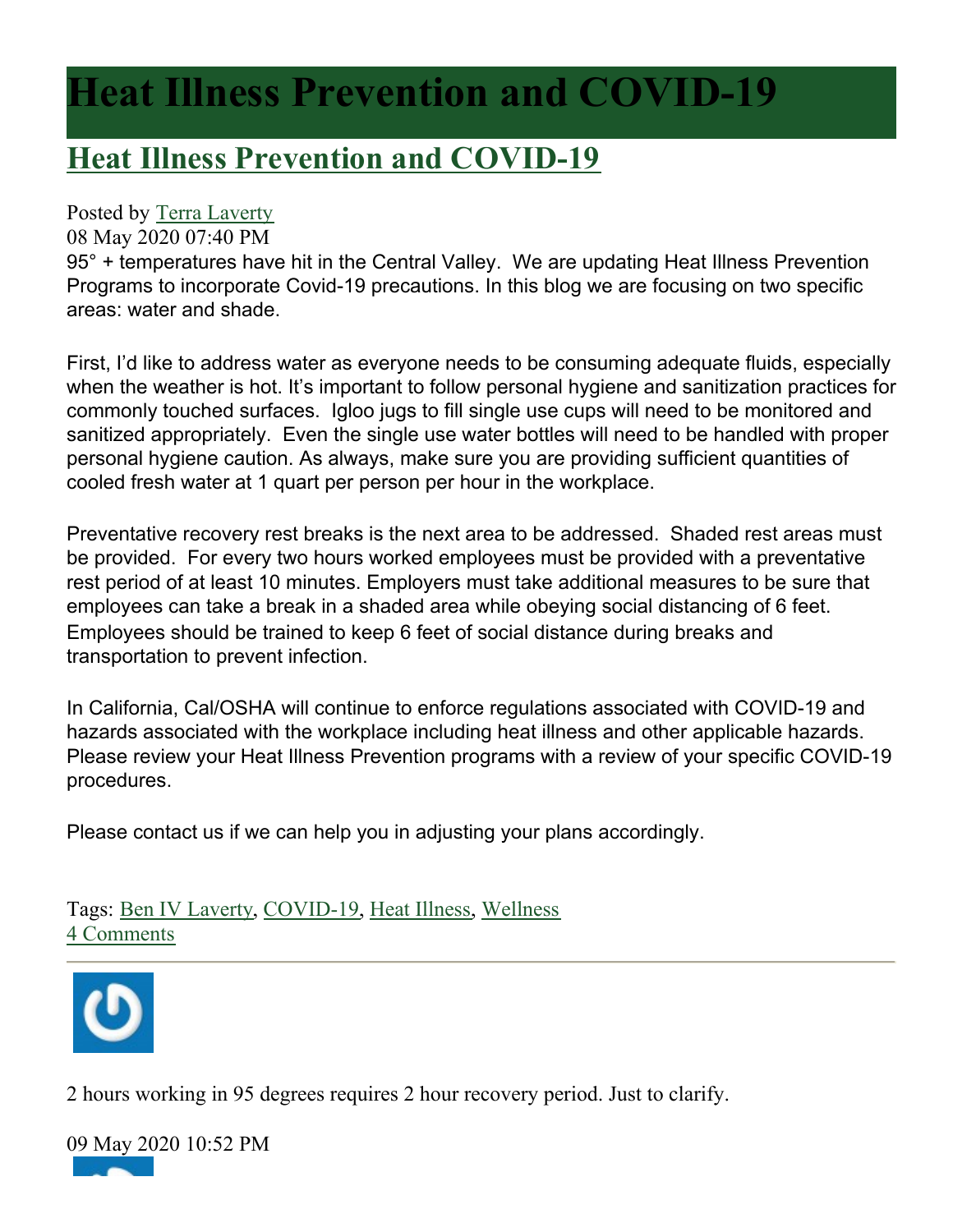

The previous comment does not state where they find the requirement of a 2 hour recovery period, but here is what is stated in T8CCR 3395(e)

"When temperatures reach 95 degrees or above, the employer shall ensure that the employee takes a minimum 10 minute net preventative cool-down rest period every two hours. The preventative cool-down rest period required by this paragraph may be provided concurrently with any other meal or rest period required by Industrial Welfare Commission Order No. 14 if the timing of the preventative cool-down rest period coincides with a required meal or rest period thus resulting in no additional preventative cool-down rest period required in an eight hour workday."

This says that every two hours, a minimum of a 10 minute recovery period is required, not two hours.

12 May 2020 08:02 PM



Clarification- The required 2 hour break in "high heat"is specific to agriculture. Thanks for reaching out James!

12 May 2020 08:26 PM



Wow I got it all wrong 10 minute recovery period for every 2 hours worked. I was reading my comment wrong apologies. If we had a 2 hour recovery for every 2 hours worked we wouldn't be working! 10 minutes every 2 hours worked in 95 degrees.

13 May 2020 07:46 PM **California Safety Training Corporation**

**Address** 2130 Brundage Lane Bakersfield, CA 93304 [Map Address](https://maps.google.com/maps?q=2130%20Brundage%20Lane%2C%20Bakersfield%2C%20CA%2093304)